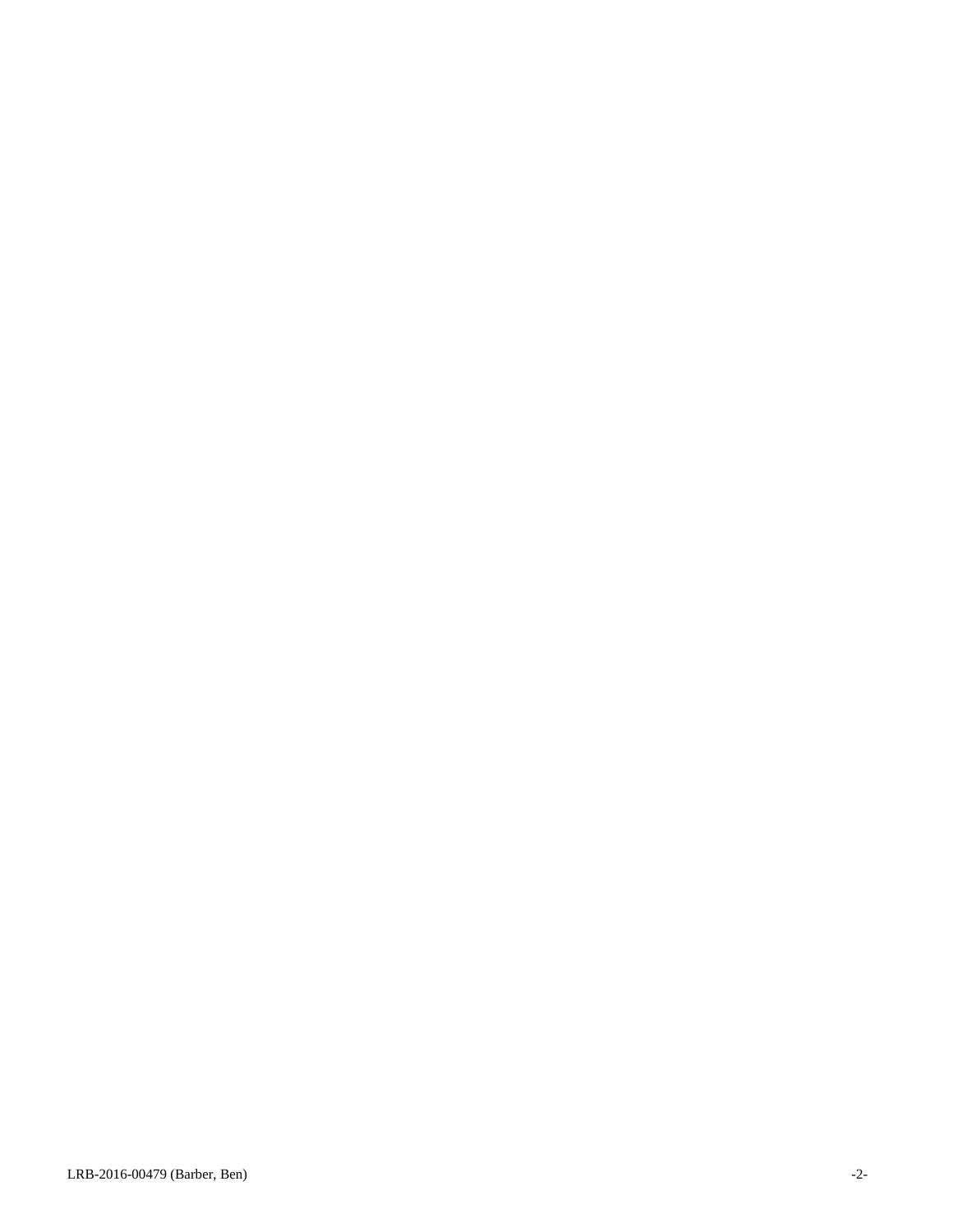## **SECTION III: CWA ANALYSIS**

### **A. TNWs AND WETLANDS ADJACENT TO TNWs**

**The agencies will assert jurisdiction over TNWs and wetlands adjacent to TNWs. If the aquatic resource is a TNW, complete Section III.A.1 and Section III.D.1. only; if the aquatic resource is a wetland adjacent to a TNW, complete Sections III.A.1 and 2 and Section III.D.1.; otherwise, see Section III.B below**.

- **1. TNW**  Identify TNW: *Click here to enter text.*
	- Summarize rationale supporting determination: *Click here to enter text.*
- **2. Wetland adjacent to TNW**  Summarize rationale supporting conclusion that wetland is "adjacent": *Click here to enter text.*

# **B. CHARACTERISTICS OF TRIBUTARY (THAT IS NOT A TNW) AND ITS ADJACENT WETLANDS (IF ANY):**

**This section summarizes information regarding characteristics of the tributary and its adjacent wetlands, if any, and it helps determine whether or not the standards for jurisdiction established under Rapanos have been met.** 

**The agencies will assert jurisdiction over non-navigable tributaries of TNWs where the tributaries are "relatively permanent waters" (RPWs), i.e. tributaries that typically flow year-round or have continuous flow at least seasonally (e.g., typically 3 months). A wetland that directly abuts an RPW is also jurisdictional. If the aquatic resource is not a TNW, but has year-round (perennial) flow, skip to Section III.D.2. If the aquatic resource is a wetland directly abutting a tributary with perennial flow, skip to Section III.D.4.** 

**A wetland that is adjacent to but that does not directly abut an RPW requires a significant nexus evaluation. Corps districts and EPA regions will include in the record any available information that documents the existence of a significant nexus between a relatively permanent tributary that is not perennial (and its adjacent wetlands if any) and a traditional navigable water, even though a significant nexus finding is not required as a matter of law.** 

If the waterbody<sup>4</sup> is not an RPW, or a wetland directly abutting an RPW, a JD will require additional data to determine if the **waterbody has a significant nexus with a TNW. If the tributary has adjacent wetlands, the significant nexus evaluation must consider the tributary in combination with all of its adjacent wetlands. This significant nexus evaluation that combines, for analytical purposes, the tributary and all of its adjacent wetlands is used whether the review area identified in the JD request is the tributary, or its adjacent wetlands, or both. If the JD covers a tributary with adjacent wetlands, complete Section III.B.1 for the tributary, Section III.B.2 for any onsite wetlands, and Section III.B.3 for all wetlands adjacent to that tributary, both onsite and offsite. The determination whether a significant nexus exists is determined in Section III.C below.** 

 **1. Characteristics of non-TNWs that flow directly or indirectly into TNW** 

 **(i) General Area Conditions:** 

 Watershed size: *# Choose an item.* Drainage area: *# Choose an item.*

 Average annual rainfall: *#* inches Average annual snowfall: *#* inches

### **(ii) Physical Characteristics:**

- (a) Relationship with TNW:
	- $\Box$  Tributary flows directly into TNW.

п Tributary flows through *Choose an item.* tributaries before entering TNW.

 Project waters are *Choose an item.* river miles from TNW. Project waters are *Choose an item.* river miles from RPW. Project waters are *Choose an item.* aerial (straight) miles from TNW. Project waters are *Choose an item.* aerial (straight) miles from RPW. Project waters cross or serve as state boundaries. Explain: *Click here to enter text.*

Identify flow route to TNW5: *Click here to enter text.* Tributary stream order, if known: *Click here to enter text.*

(b) General Tributary Characteristics (check all that apply):

**Tributary** is:  $\Box$  Natural

- 口 Artificial (man-made). Explain: *Click here to enter text.*
- Manipulated (man-altered). Explain: *Click here to enter text.*

<sup>4</sup> Note that the Instructional Guidebook contains additional information regarding swales, ditches, washes, and erosional features generally and in the arid West.

 $<sup>5</sup>$  Flow route can be described by identifying, e.g., tributary a, which flows through the review area, to flow into tributary b, which then flows into TNW.</sup>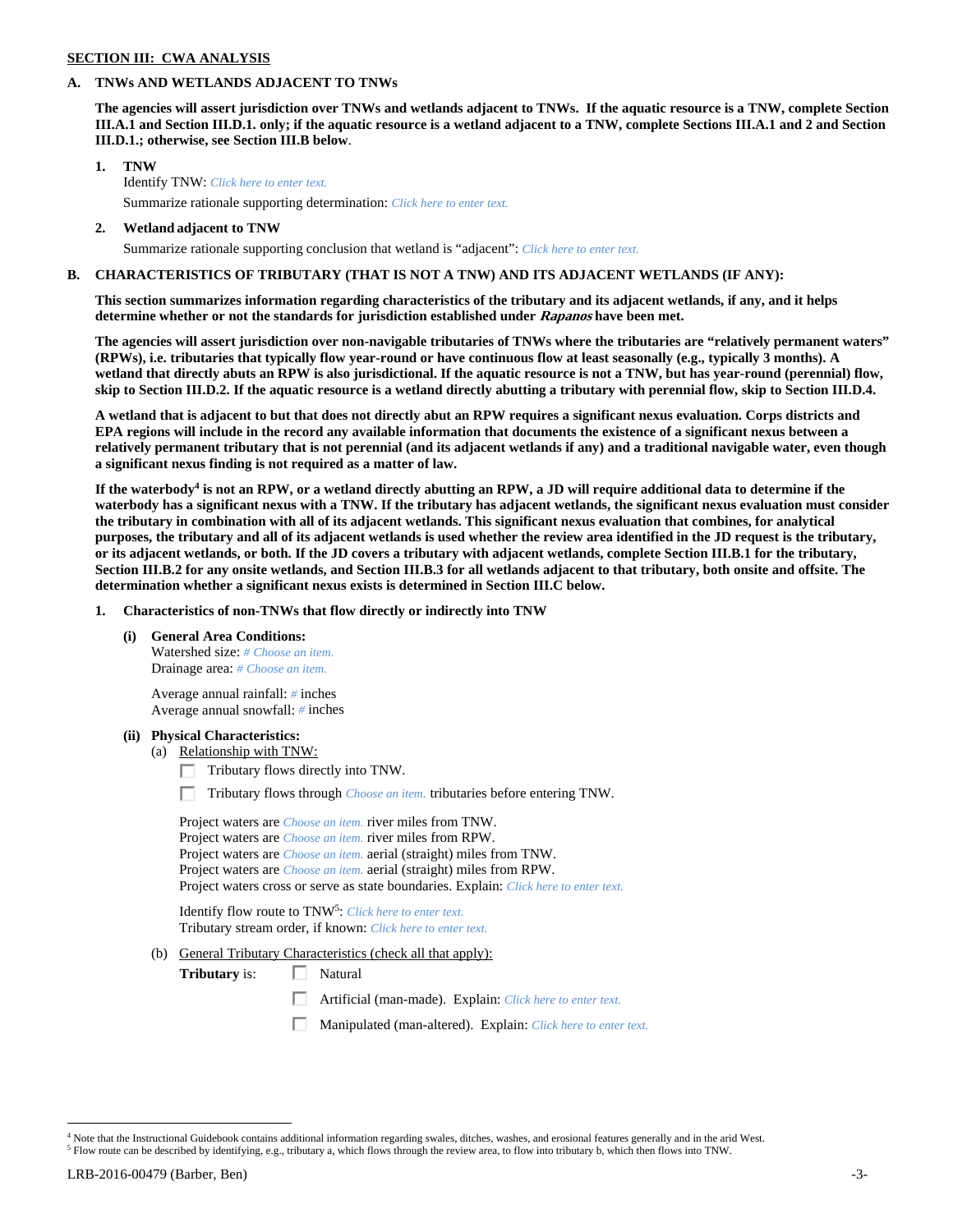| <b>Tributary</b> properties with respect to top of bank (estimate):<br>Average width: $#$ feet<br>Average depth: # feet<br>Average side slopes: Choose an item.                                                                                                                                                                                                                                                                                                                                                                                                                                                                                                                                                                                                                                                                                                                                                                                                                                                                                                                                                                                                                                                             |
|-----------------------------------------------------------------------------------------------------------------------------------------------------------------------------------------------------------------------------------------------------------------------------------------------------------------------------------------------------------------------------------------------------------------------------------------------------------------------------------------------------------------------------------------------------------------------------------------------------------------------------------------------------------------------------------------------------------------------------------------------------------------------------------------------------------------------------------------------------------------------------------------------------------------------------------------------------------------------------------------------------------------------------------------------------------------------------------------------------------------------------------------------------------------------------------------------------------------------------|
| Primary tributary substrate composition (check all that apply):                                                                                                                                                                                                                                                                                                                                                                                                                                                                                                                                                                                                                                                                                                                                                                                                                                                                                                                                                                                                                                                                                                                                                             |
| <b>Silts</b><br>Sands<br>Concrete                                                                                                                                                                                                                                                                                                                                                                                                                                                                                                                                                                                                                                                                                                                                                                                                                                                                                                                                                                                                                                                                                                                                                                                           |
| Cobbles<br>Gravel<br>Muck                                                                                                                                                                                                                                                                                                                                                                                                                                                                                                                                                                                                                                                                                                                                                                                                                                                                                                                                                                                                                                                                                                                                                                                                   |
| Bedrock<br>U<br>Vegetation. Type/% cover: Click here to enter text.                                                                                                                                                                                                                                                                                                                                                                                                                                                                                                                                                                                                                                                                                                                                                                                                                                                                                                                                                                                                                                                                                                                                                         |
| Other. Explain: Click here to enter text.                                                                                                                                                                                                                                                                                                                                                                                                                                                                                                                                                                                                                                                                                                                                                                                                                                                                                                                                                                                                                                                                                                                                                                                   |
| Tributary condition/stability [e.g., highly eroding, sloughing banks]. Explain: Click here to enter text.<br>Presence of run/riffle/pool complexes. Explain: Click here to enter text.<br>Tributary geometry: Choose an item.<br>Tributary gradient (approximate average slope): #%                                                                                                                                                                                                                                                                                                                                                                                                                                                                                                                                                                                                                                                                                                                                                                                                                                                                                                                                         |
| $(c)$ Flow:<br>Tributary provides for: Choose an item.<br>Estimate average number of flow events in review area/year: Choose an item.<br>Describe flow regime: Click here to enter text.<br>Other information on duration and volume: Click here to enter text.                                                                                                                                                                                                                                                                                                                                                                                                                                                                                                                                                                                                                                                                                                                                                                                                                                                                                                                                                             |
| <b>Surface flow is:</b> Choose an item. <b>Characteristics:</b> Click here to enter text.                                                                                                                                                                                                                                                                                                                                                                                                                                                                                                                                                                                                                                                                                                                                                                                                                                                                                                                                                                                                                                                                                                                                   |
| Subsurface flow: Choose an item. Explain findings: Click here to enter text.<br>$\Box$ Dye (or other) test performed: <i>Click here to enter text</i> .                                                                                                                                                                                                                                                                                                                                                                                                                                                                                                                                                                                                                                                                                                                                                                                                                                                                                                                                                                                                                                                                     |
| Tributary has (check all that apply):<br>$\Box$ Bed and banks<br>$\Box$ OHWM <sup>6</sup> (check all indicators that apply):<br>$\Box$ clear, natural line impressed on the bank $\Box$<br>the presence of litter and debris<br>destruction of terrestrial vegetation<br>changes in the character of soil<br>ш<br>the presence of wrack line<br>shelving<br>ш<br>vegetation matted down, bent, or absent $\Box$<br>sediment sorting<br>leaf litter disturbed or washed away<br>scour<br>sediment deposition<br>multiple observed or predicted flow events<br>water staining<br>abrupt change in plant community Click here to enter text.<br>other (list): Click here to enter text.<br>Discontinuous OHWM. <sup>7</sup> Explain: Click here to enter text.<br>If factors other than the OHWM were used to determine lateral extent of CWA jurisdiction (check all that apply):<br>$\Box$ High Tide Line indicated by:<br>Mean High Water Mark indicated by:<br>oil or scum line along shore objects<br>survey to available datum;<br>fine shell or debris deposits (foreshore)<br>physical markings;<br>$\mathbf{L}$<br>vegetation lines/changes in vegetation types.<br>physical markings/characteristics<br>tidal gauges |
| other (list): Click here to enter text.<br>(iii) Chemical Characteristics:                                                                                                                                                                                                                                                                                                                                                                                                                                                                                                                                                                                                                                                                                                                                                                                                                                                                                                                                                                                                                                                                                                                                                  |
| Characterize tributary (e.g., water color is clear, discolored, oily film; water quality; general watershed characteristics, etc.).                                                                                                                                                                                                                                                                                                                                                                                                                                                                                                                                                                                                                                                                                                                                                                                                                                                                                                                                                                                                                                                                                         |

Explain: *Click here to enter text.* Identify specific pollutants, if known: *Click here to enter text.*

<sup>&</sup>lt;sup>6</sup>A natural or man-made discontinuity in the OHWM does not necessarily sever jurisdiction (e.g., where the stream temporarily flows underground, or where the OHWM has been removed by development or agricultural practices). Where there is a break in the OHWM that is unrelated to the waterbody's flow regime (e.g., flow over a rock outcrop or through a culvert), the agencies will look for indicators of flow above and below the break. 7 Ibid.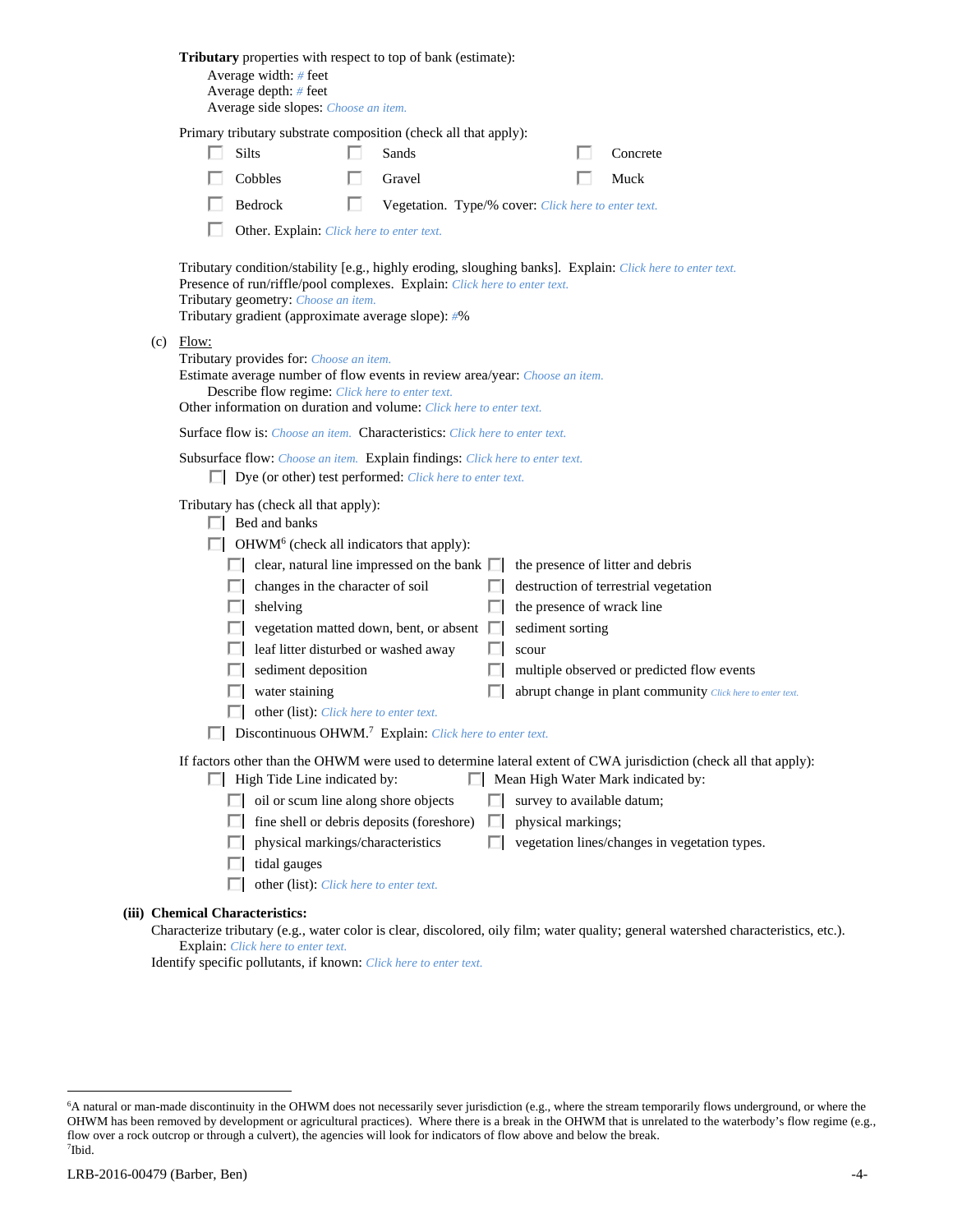## **(iv) Biological Characteristics. Channel supports (check all that apply):**

- Riparian corridor. Characteristics (type, average width): *Click here to enter text.*
- Wetland fringe. Characteristics: *Click here to enter text.*
- $\Box$  Habitat for:
	- Federally Listed species. Explain findings: *Click here to enter text*.
	- Fish/spawn areas. Explain findings: *Click here to enter text*.
	- п. Other environmentally-sensitive species. Explain findings: *Click here to enter text.*
	- П. Aquatic/wildlife diversity. Explain findings: *Click here to enter text.*

#### **2. Characteristics of wetlands adjacent to non-TNW that flow directly or indirectly into TNW**

#### **(i) Physical Characteristics:**

- (a) General Wetland Characteristics:
	- Properties:

 Wetland size: *#* acres Wetland type. Explain: *Click here to enter text.*

Wetland quality. Explain: *Click here to enter text.*

Project wetlands cross or serve as state boundaries. Explain: *Click here to enter text.*

(b) General Flow Relationship with Non-TNW: Flow is: *Choose an item.* Explain: *Click here to enter text.*

 Surface flow is: *Choose an item.* Characteristics: *Click here to enter text.*

Subsurface flow: *Choose an item.* Explain findings: *Click here to enter text.*

Dye (or other) test performed: *Click here to enter text.*

### (c) Wetland Adjacency Determination with Non-TNW:

- $\Box$  Directly abutting
- $\Box$  Not directly abutting
	- п. Discrete wetland hydrologic connection. Explain: *Click here to enter text.*
	- Ecological connection. Explain: *Click here to enter text.* П.
	- $\Box$ Separated by berm/barrier. Explain: *Click here to enter text.*
- (d) Proximity (Relationship) to TNW

Project wetlands are *Choose an item.* river miles from TNW. Project waters are *Choose an item.* aerial (straight) miles from TNW. Flow is from: *Choose an item.* Estimate approximate location of wetland as within the *Choose an item.* floodplain.

#### **(ii) Chemical Characteristics:**

Characterize wetland system (e.g., water color is clear, brown, oil film on surface; water quality; general watershed characteristics; etc.). Explain: *Click here to enter text.*

Identify specific pollutants, if known: *Click here to enter text.*

## **(iii) Biological Characteristics. Wetland supports (check all that apply):**

- Riparian buffer. Characteristics (type, average width): *Click here to enter text.*
- Vegetation type/percent cover. Explain: *Click here to enter text.*
- $\Box$  Habitat for:
	- Federally Listed species. Explain findings: *Click here to enter text*.
	- Fish/spawn areas. Explain findings: *Click here to enter text*.
	- Other environmentally-sensitive species. Explain findings: *Click here to enter text.*
	- Aquatic/wildlife diversity. Explain findings: *Click here to enter text.*

#### **3. Characteristics of all wetlands adjacent to the tributary (if any)**

 All wetland(s) being considered in the cumulative analysis: *Choose an item.* Approximately (*#*) acres in total are being considered in the cumulative analysis.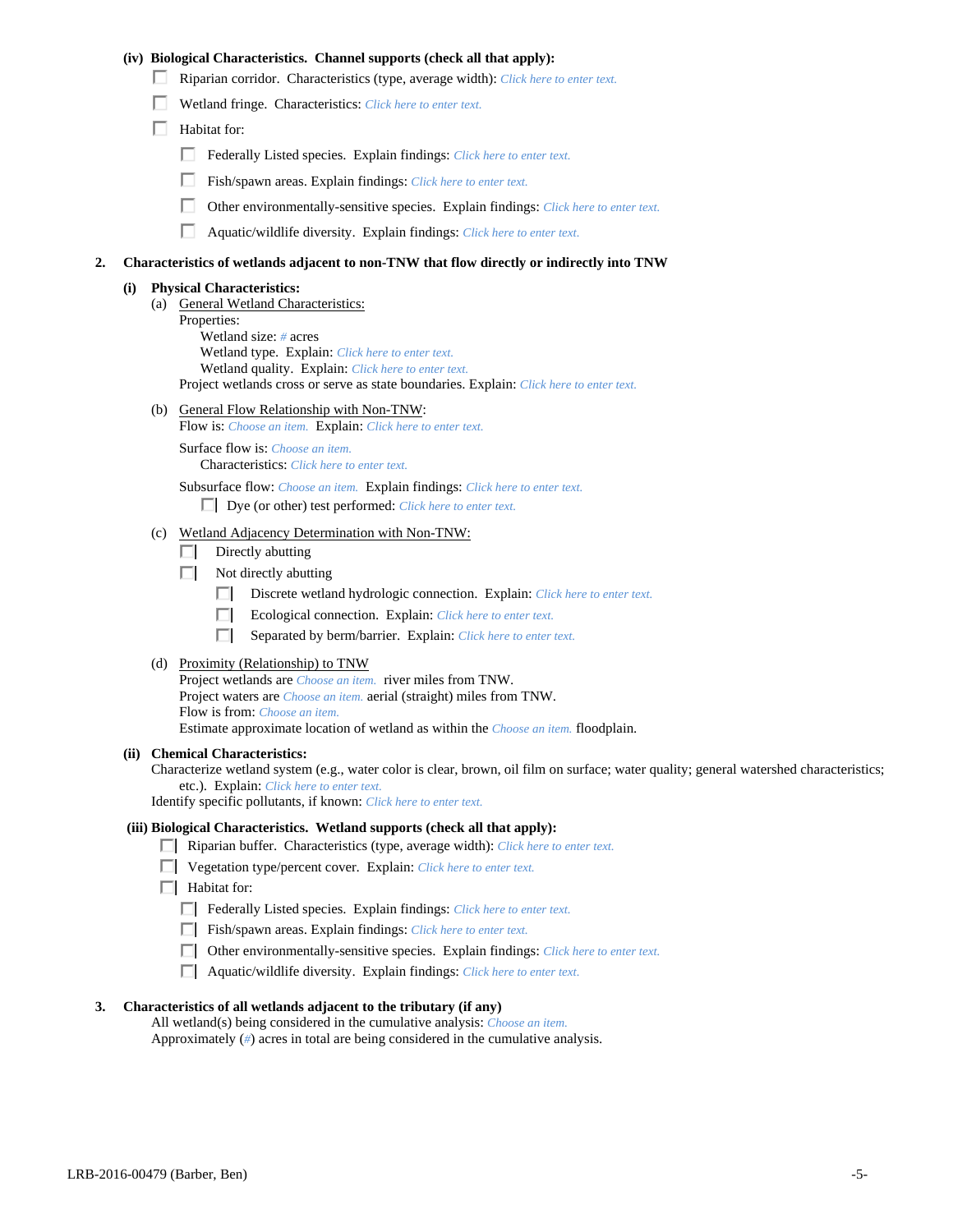| Directly abuts? $(Y/N)$ | Size (in acres) | Directly abuts? $(Y/N)$ | Size (in acres) |
|-------------------------|-----------------|-------------------------|-----------------|
| V/N                     |                 |                         |                 |
| Y/N                     |                 | $^{\prime}$ /N          |                 |
| Y/N                     |                 | 77N                     |                 |
| Y/N.                    |                 | 77N                     |                 |

Summarize overall biological, chemical and physical functions being performed: *Click here to enter text.*

## **C. SIGNIFICANT NEXUS DETERMINATION**

**A significant nexus analysis will assess the flow characteristics and functions of the tributary itself and the functions performed by any wetlands adjacent to the tributary to determine if they significantly affect the chemical, physical, and biological integrity of a TNW. For each of the following situations, a significant nexus exists if the tributary, in combination with all of its adjacent wetlands, has more than a speculative or insubstantial effect on the chemical, physical and/or biological integrity of a TNW. Considerations when evaluating significant nexus include, but are not limited to the volume, duration, and frequency of the flow of water in the tributary and its proximity to a TNW, and the functions performed by the tributary and all its adjacent wetlands. It is not appropriate to determine significant nexus based solely on any specific threshold of distance (e.g. between a tributary and its adjacent wetland or between a tributary and the TNW). Similarly, the fact an adjacent wetland lies within or outside of a floodplain is not solely determinative of significant nexus.** 

### **Draw connections between the features documented and the effects on the TNW, as identified in the** *Rapanos* **Guidance and discussed in the Instructional Guidebook. Factors to consider include, for example:**

- Does the tributary, in combination with its adjacent wetlands (if any), have the capacity to carry pollutants or flood waters to TNWs, or to reduce the amount of pollutants or flood waters reaching a TNW?
- Does the tributary, in combination with its adjacent wetlands (if any), provide habitat and lifecycle support functions for fish and other species, such as feeding, nesting, spawning, or rearing young for species that are present in the TNW?
- Does the tributary, in combination with its adjacent wetlands (if any), have the capacity to transfer nutrients and organic carbon that support downstream foodwebs?
- Does the tributary, in combination with its adjacent wetlands (if any), have other relationships to the physical, chemical, or biological integrity of the TNW?

### *Note: the above list of considerations is not inclusive and other functions observed or known to occur should be documented below:*

- **1. Significant nexus findings for non-RPW that has no adjacent wetlands and flows directly or indirectly into TNWs.** Explain findings of presence or absence of significant nexus below, based on the tributary itself, then go to Section III.D: *Click here to enter text.*
- **2. Significant nexus findings for non-RPW and its adjacent wetlands, where the non-RPW flows directly or indirectly into TNWs.**  Explain findings of presence or absence of significant nexus below, based on the tributary in combination with all of its adjacent wetlands, then go to Section III.D: *Click here to enter text.*
- **3. Significant nexus findings for wetlands adjacent to an RPW but that do not directly abut the RPW.** Explain findings of presence or absence of significant nexus below, based on the tributary in combination with all of its adjacent wetlands, then go to Section III.D: *Click here to enter text.*

# **D. DETERMINATIONS OF JURISDICTIONAL FINDINGS. THE SUBJECT WATERS/WETLANDS ARE (CHECK ALL THAT APPLY):**

- **1. TNWs and Adjacent Wetlands.** Check all that apply and provide size estimates in review area:
	- TNWs: *#* linear feet *#* width (ft), Or, *#* acres.
	- Wetlands adjacent to TNWs: *#* acres.
- **2. RPWs that flow directly or indirectly into TNWs.** 
	- Tributaries of TNWs where tributaries typically flow year-round are jurisdictional. Provide data and rationale indicating that tributary is perennial: *Click here to enter text.*.
	- Tributaries of TNW where tributaries have continuous flow "seasonally" (e.g., typically three months each year) are jurisdictional. Data supporting this conclusion is provided at Section III.B. Provide rationale indicating that tributary flows seasonally: *Click here to enter text.*.

Provide estimates for jurisdictional waters in the review area (check all that apply):

- Tributary waters:  $\#$  linear feet  $\#$  width (ft).
- Other non-wetland waters: *#* acres.

Identify type(s) of waters: *Click here to enter text.*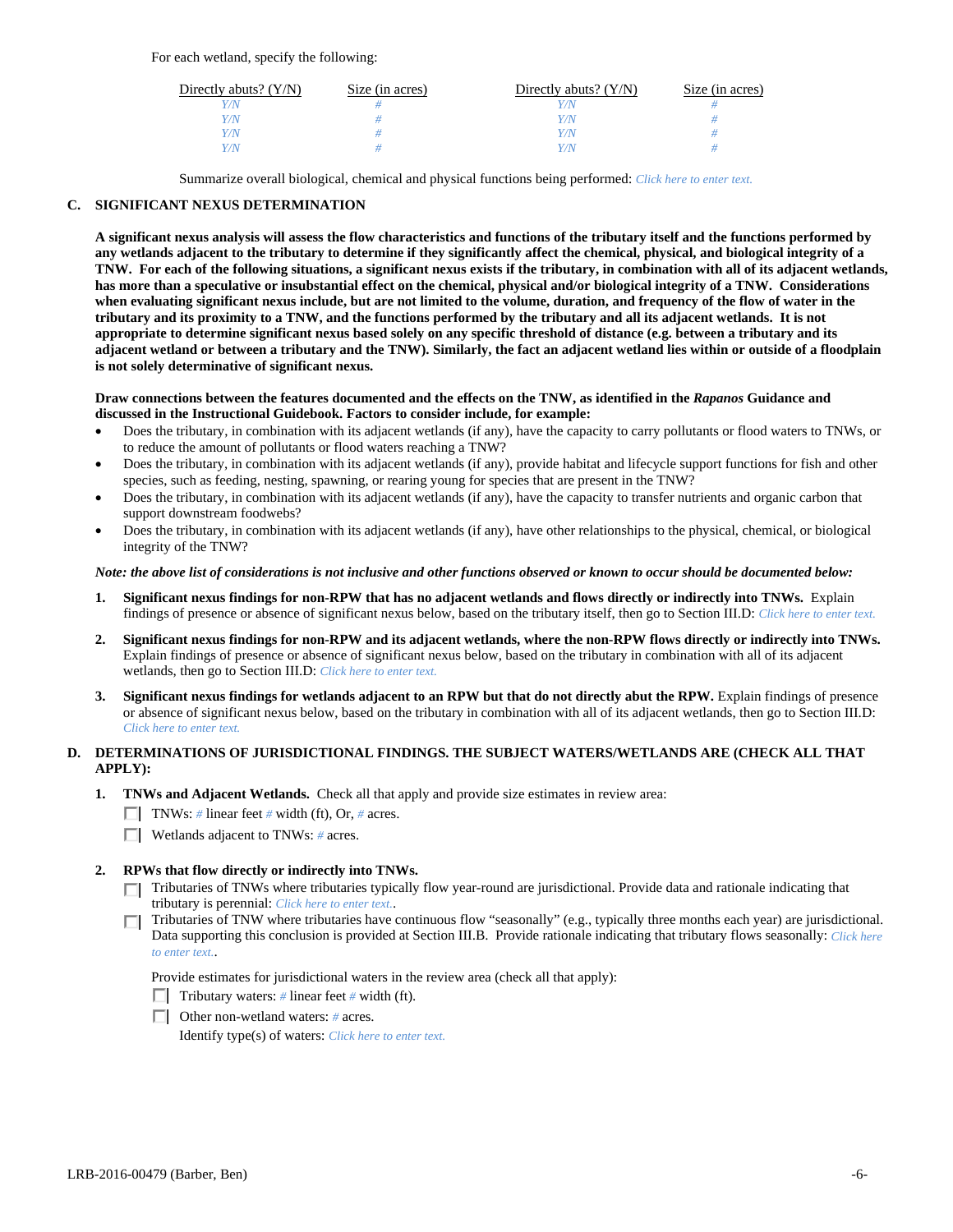## 3. Non-RPWs<sup>8</sup> that flow directly or indirectly into TNWs.

Waterbody that is not a TNW or an RPW, but flows directly or indirectly into a TNW, and it has a significant nexus with a TNW is jurisdictional. Data supporting this conclusion is provided at Section III.C.

Provide estimates for jurisdictional waters within the review area (check all that apply):

- **Tributary waters:** # linear feet # width (ft).
- Other non-wetland waters: *#* acres.
	- Identify type(s) of waters: *Click here to enter text.*

# **4. Wetlands directly abutting an RPW that flow directly or indirectly into TNWs.**

- **Wetlands directly abut RPW and thus are jurisdictional as adjacent wetlands.** 
	- Wetlands directly abutting an RPW where tributaries typically flow year-round. Provide data and rationale indicating that tributary is perennial in Section III.D.2, above. Provide rationale indicating that wetland is directly abutting an RPW: *Click here to enter text.*
	- Wetlands directly abutting an RPW where tributaries typically flow "seasonally." Provide data indicating that П tributary is seasonal in Section III.B and rationale in Section III.D.2, above. Provide rationale indicating that wetland is directly abutting an RPW: *Click here to enter text.*

Provide acreage estimates for jurisdictional wetlands in the review area: *#* acres.

- **5. Wetlands adjacent to but not directly abutting an RPW that flow directly or indirectly into TNWs.** 
	- $\Box$  Wetlands that do not directly abut an RPW, but when considered in combination with the tributary to which they are adjacent and with similarly situated adjacent wetlands, have a significant nexus with a TNW are jurisidictional. Data supporting this conclusion is provided at Section III.C.

Provide acreage estimates for jurisdictional wetlands in the review area: *#* acres.

- **6. Wetlands adjacent to non-RPWs that flow directly or indirectly into TNWs.** 
	- Wetlands adjacent to such waters, and have when considered in combination with the tributary to which they are adjacent П and with similarly situated adjacent wetlands, have a significant nexus with a TNW are jurisdictional. Data supporting this conclusion is provided at Section III.C.

Provide estimates for jurisdictional wetlands in the review area: *#* acres.

#### **7. Impoundments of jurisdictional waters.9**

As a general rule, the impoundment of a jurisdictional tributary remains jurisdictional.

- Demonstrate that impoundment was created from "waters of the U.S.," or
- Demonstrate that water meets the criteria for one of the categories presented above (1-6), or
- Demonstrate that water is isolated with a nexus to commerce (see E below).

## **E. ISOLATED [INTERSTATE OR INTRA-STATE] WATERS, INCLUDING ISOLATED WETLANDS, THE USE, DEGRADATION OR DESTRUCTION OF WHICH COULD AFFECT INTERSTATE COMMERCE, INCLUDING ANY SUCH WATERS (CHECK ALL THAT APPLY):10**

- which are or could be used by interstate or foreign travelers for recreational or other purposes.
- $\Box$  from which fish or shellfish are or could be taken and sold in interstate or foreign commerce.
- $\Box$  which are or could be used for industrial purposes by industries in interstate commerce.
- Interstate isolated waters.Explain: *Click here to enter text.*
- Other factors.Explain: *Click here to enter text.*

### **Identify water body and summarize rationale supporting determination:** *Click here to enter text.*

Provide estimates for jurisdictional waters in the review area (check all that apply):

- **Tributary waters:** # linear feet # width (ft).
- Other non-wetland waters: *#* acres.

Identify type(s) of waters: *Click here to enter text.*

Wetlands: *#* acres.

<sup>8</sup> See Footnote # 3.

<sup>&</sup>lt;sup>9</sup> To complete the analysis refer to the key in Section III.D.6 of the Instructional Guidebook.

<sup>&</sup>lt;sup>10</sup> Prior to asserting or declining CWA jurisdiction based solely on this category, Corps Districts will elevate the action to Corps and EPA HQ for review consistent with the process described in the Corps/EPA *Memorandum Regarding CWA Act Jurisdiction Following Rapanos.*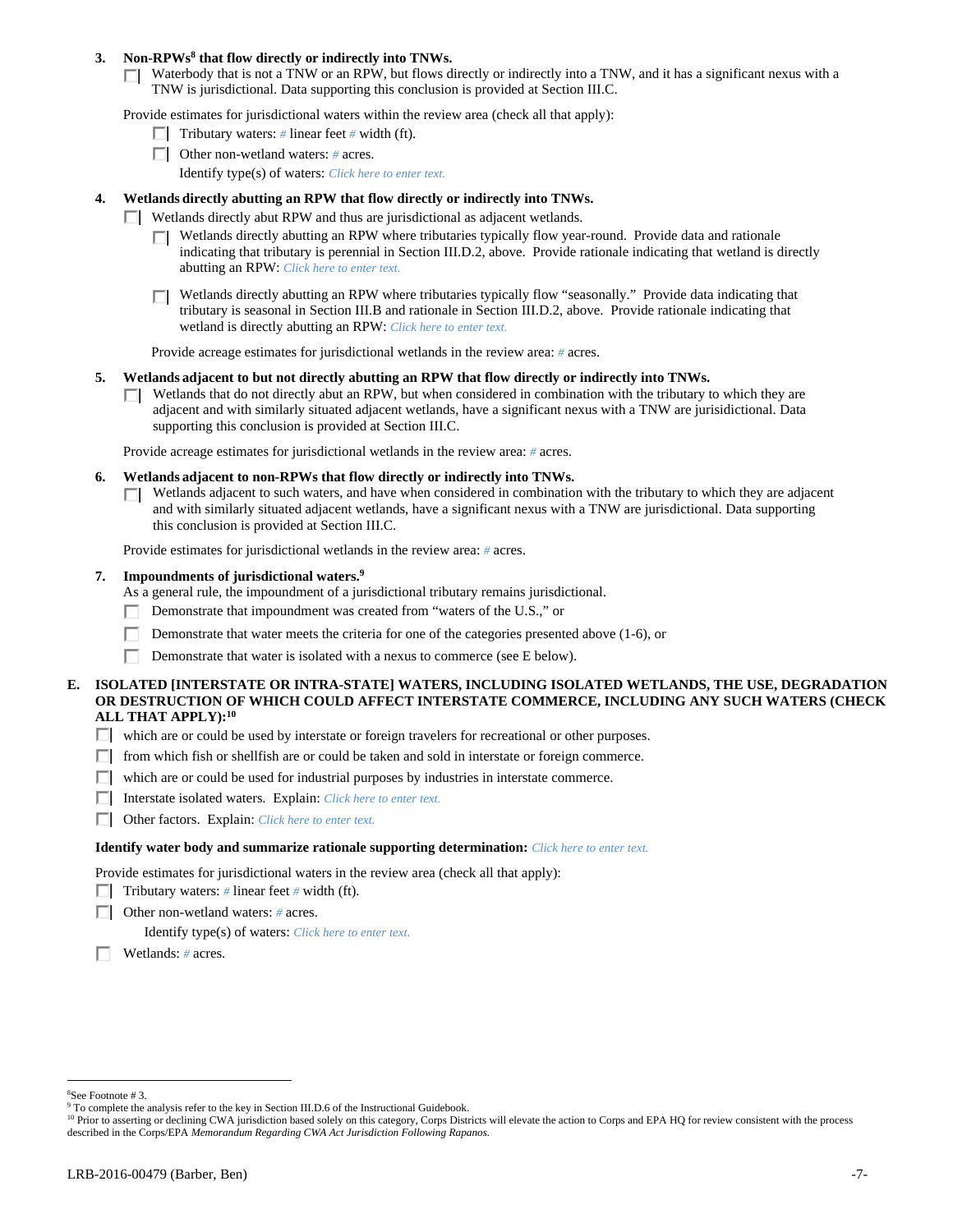| F. |                | NON-JURISDICTIONAL WATERS, INCLUDING WETLANDS (CHECK ALL THAT APPLY):                                                                                                                                                                                                                                                     |
|----|----------------|---------------------------------------------------------------------------------------------------------------------------------------------------------------------------------------------------------------------------------------------------------------------------------------------------------------------------|
|    | □              | If potential wetlands were assessed within the review area, these areas did not meet the criteria in the 1987 Corps of Engineers<br>Wetland Delineation Manual and/or appropriate Regional Supplements.<br>Review area included isolated waters with no substantial nexus to interstate (or foreign) commerce.            |
|    |                | Prior to the Jan 2001 Supreme Court decision in "SWANCC," the review area would have been regulated based solely on the<br>"Migratory Bird Rule" (MBR).                                                                                                                                                                   |
|    | □              | Waters do not meet the "Significant Nexus" standard, where such a finding is required for jurisdiction. Explain: Click here to enter text.                                                                                                                                                                                |
|    | п              | Other: (explain, if not covered above): Click here to enter text.                                                                                                                                                                                                                                                         |
|    |                | Provide acreage estimates for non-jurisdictional waters in the review area, where the sole potential basis of jurisdiction is the MBR factors<br>(i.e., presence of migratory birds, presence of endangered species, use of water for irrigated agriculture), using best professional judgment<br>(check all that apply): |
|    |                | Non-wetland waters (i.e., rivers, streams): # linear feet # width (ft).                                                                                                                                                                                                                                                   |
|    |                | Lakes/ponds: $# \, \text{acres.}$                                                                                                                                                                                                                                                                                         |
|    |                | Other non-wetland waters: # acres. List type of aquatic resource: Click here to enter text                                                                                                                                                                                                                                |
|    |                | Wetlands: # acres.                                                                                                                                                                                                                                                                                                        |
|    |                | Provide acreage estimates for non-jurisdictional waters in the review area that do not meet the "Significant Nexus" standard, where such a<br>finding is required for jurisdiction (check all that apply):                                                                                                                |
|    |                | Non-wetland waters (i.e., rivers, streams): $\#$ linear feet $\#$ width (ft).                                                                                                                                                                                                                                             |
|    |                | Lakes/ponds: $# \, \text{acres.}$                                                                                                                                                                                                                                                                                         |
|    |                | Other non-wetland waters: # acres. List type of aquatic resource: Click here to enter text                                                                                                                                                                                                                                |
|    |                | Wetlands: # acres.                                                                                                                                                                                                                                                                                                        |
|    |                | <b>SECTION IV: DATA SOURCES.</b>                                                                                                                                                                                                                                                                                          |
|    |                | A. SUPPORTING DATA. Data reviewed for JD (check all that apply - checked items shall be included in case file and, where checked and                                                                                                                                                                                      |
|    |                | requested, appropriately reference sources below):<br>$\triangleright$ Maps, plans, plots or plat submitted by or on behalf of the applicant/consultant: Click here to enter text.                                                                                                                                        |
|    | П              | Data sheets prepared/submitted by or on behalf of the applicant/consultant.                                                                                                                                                                                                                                               |
|    |                | Office concurs with data sheets/delineation report.                                                                                                                                                                                                                                                                       |
|    |                | Office does not concur with data sheets/delineation report.                                                                                                                                                                                                                                                               |
|    | 罓              | Data sheets prepared by the Corps: Data Point 1 prepared by Shaina Souder on April 14, 2016                                                                                                                                                                                                                               |
|    | П              | Corps navigable waters' study: Click here to enter text.                                                                                                                                                                                                                                                                  |
|    | ⊡              | U.S. Geological Survey Hydrologic Atlas: Click here to enter text.                                                                                                                                                                                                                                                        |
|    |                | USGS NHD data.                                                                                                                                                                                                                                                                                                            |
|    |                | $\vert \overline{\mathbf{v}} \vert$ USGS 8 and 12 digit HUC maps.                                                                                                                                                                                                                                                         |
|    | 罓              | U.S. Geological Survey map(s). Cite scale & quad name: 7.5 minute series, NY-Holland.                                                                                                                                                                                                                                     |
|    | $\overline{ }$ | USDA Natural Resources Conservation Service Soil Survey. Citation: Erie County Soil Survey and<br>http://websoilsurvey.nrcs.usda.gov/app/WebSoilSurvey.aspx                                                                                                                                                               |
|    | ⊡              | National wetlands inventory map(s). Cite name: http://wetlandslb-557172182.us-east-<br>1.elb.amazonaws.com/WetlandsMap/WetlandsMapper.html Colden, NY.                                                                                                                                                                    |
|    | ⊡              | State/Local wetland inventory map(s): http://www.dec.ny.gov/imsmaps/ERM/viewer.htm Colden, NY.                                                                                                                                                                                                                            |
|    | П              | FEMA/FIRM maps: Click here to enter text.                                                                                                                                                                                                                                                                                 |
|    | г              | 100-year Floodplain Elevation is: Click here to enter text. (National Geodectic Vertical Datum of 1929)                                                                                                                                                                                                                   |
|    | ⊽              | Photographs: $\overline{ \mathbf{v} }$ Aerial (Name & Date): Google Earth 2009, 2011, 2014, 2015                                                                                                                                                                                                                          |
|    | п              | or $\Box$ Other (Name & Date): Click here to enter text.                                                                                                                                                                                                                                                                  |
|    | П              | Previous determination(s). File no. and date of response letter: Click here to enter text.                                                                                                                                                                                                                                |
|    | Е              | Applicable/supporting case law: Click here to enter text.                                                                                                                                                                                                                                                                 |
|    | г              | Applicable/supporting scientific literature: Click here to enter text.                                                                                                                                                                                                                                                    |
|    | п              | Other information (please specify): Click here to enter text.                                                                                                                                                                                                                                                             |
|    |                | <b>B. ADDITIONAL COMMENTS TO SUPPORT JD:</b> The area assessed for wetlands is strictly within the yellow area identified on the attached                                                                                                                                                                                 |

map, which is approximately 0.65 acre in size. The rest of the property was not assessed for aquatic resources. If work is proposed outside of the area of assessment, a wetland delineation should be conducted for those areas.